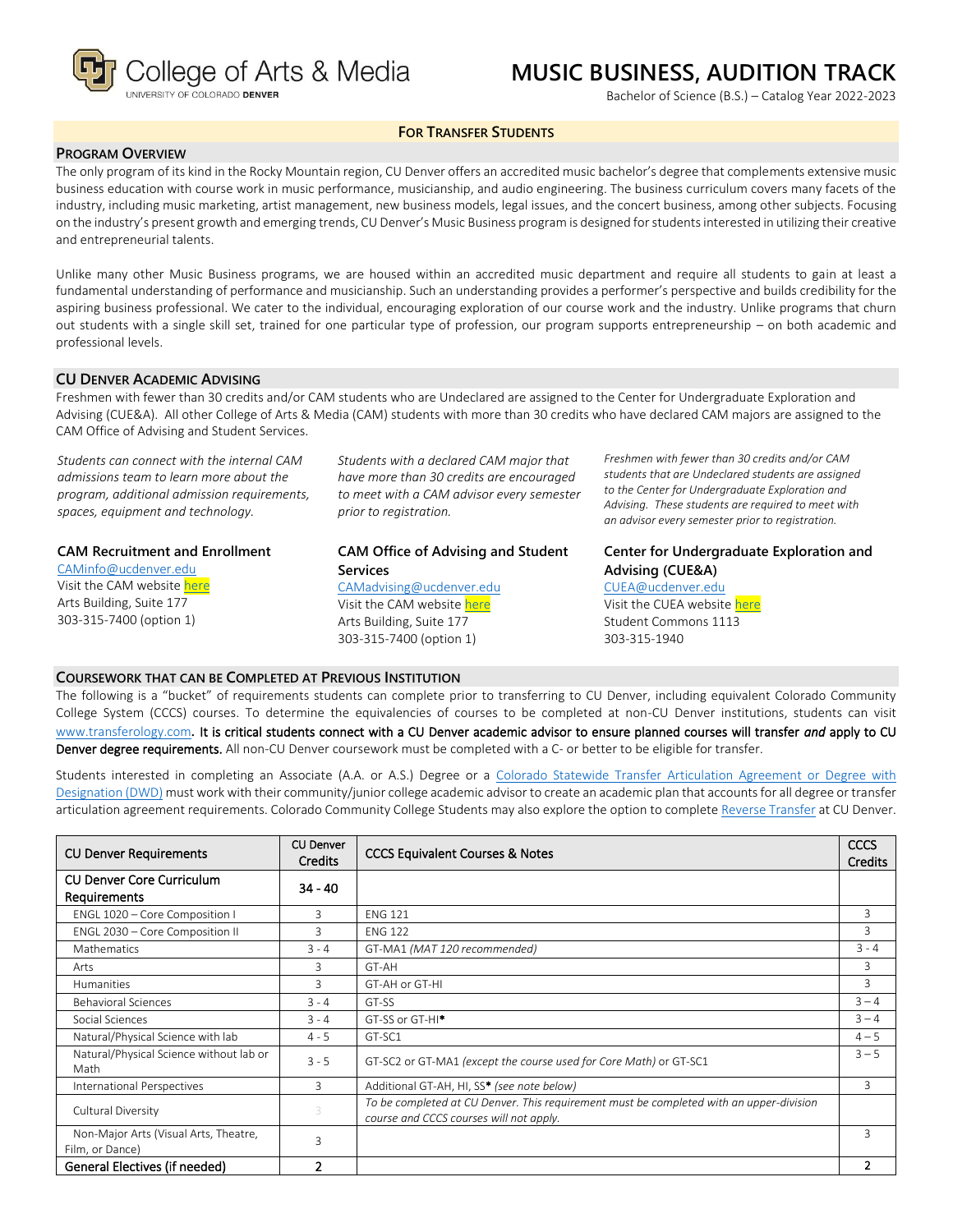ollege of Arts & Media

OF COLORADO DENVER

## **MUSIC BUSINESS, AUDITION TRACK**

Bachelor of Science (B.S.) – Catalog Year 2022-2023

| <b>FOR TRANSFER STUDENTS</b>                                    |       |                                                   |                               |  |  |  |
|-----------------------------------------------------------------|-------|---------------------------------------------------|-------------------------------|--|--|--|
| <b>Music Business-Audition Transfer</b><br>24<br><b>Credits</b> |       | <b>CCCS Equivalent Courses &amp; Notes</b>        | <b>CCCS</b><br><b>Credits</b> |  |  |  |
| PMUS 1100 Music Theory I                                        | 3     | MUS 110 Music Theory I                            |                               |  |  |  |
| PMUS 1200 Music Theory II                                       | 3     | MUS 111 Music Theory II                           | 3                             |  |  |  |
| PMUS 1110 Ear Training and Sight<br>Singing I                   |       | MUS 112 Ear Training/Sight-singing I Lab          | 1                             |  |  |  |
| PMUS 1210 Ear Training and Sight<br>Singing II                  |       | MUS 113 Ear Training/Sight-singing II Lab         |                               |  |  |  |
| Music History Elective<br>3                                     |       | Consult CAM Advising for options.                 | 3                             |  |  |  |
| PMUS 1023 Piano Class I                                         |       | MUS 131 Music Class I                             | $\overline{2}$                |  |  |  |
| PMUS 1024 Piano Class II<br>$\mathfrak{D}$                      |       | MUS 132 Music Class II                            | $\overline{2}$                |  |  |  |
| <b>Fnsemble</b>                                                 |       | MUS 151 Ensemble I                                | 1                             |  |  |  |
| Fnsemble                                                        |       | MUS 152 Ensemble II                               | 1                             |  |  |  |
| PMUS 2100 Music Theory III                                      | 3     | MUS 210 Music Theory III                          | 3                             |  |  |  |
| PMUS 2110 Ear Training and Sight<br>Singing III                 |       | MUS 212 Advanced Ear Training/Sight-singing I Lab |                               |  |  |  |
| Music Electives                                                 | 3     | Consult CAM Advising for options.                 | 3                             |  |  |  |
| Total                                                           | 60-66 |                                                   |                               |  |  |  |

\*If students receive an Associate's of Arts degree from a Colorado Community College, they are not required to complete the International Perspectives Core Requirement.

\*\*The number of elective hours needed depends on how many extra transfer credits a student transfers into CU Denver with.

## *\**The applicability of Guaranteed Transfer (GT Pathways) courses to specific CU Denver Core Curriculum requirements requires completion of a block of five courses: two GT-AH course; one GT-HI course; one GT-SS course; and one additional GT-AH, GT-HI, or GT-SS course.

## **SAMPLE PLAN – COURSEWORK TO BE COMPLETED AT CU DENVER**

Based on successful completion of 60 applicable transfer credits including the complete "bucket" of requirements outlined above, students would have the following remaining to complete at CU Denver. At CU Denver, students must tailor this plan based on the evaluation of previously completed college coursework (e.g., AP, IB, CLEP, dual/concurrent enrollment, and transfer credit), course availability, individual preferences related to course load, summer term courses, part-time or full-time student status, or add-on programs such as minors or double-majors.

|    | Fall                                            | <b>CRS</b> | Spring                                 | CR |
|----|-------------------------------------------------|------------|----------------------------------------|----|
|    | MUSC 2700 Intro to Music Business               |            | MUSC 3210 Music Marketing              |    |
|    | PMUS 1 Applied Music                            |            | MUSC 3220 Artist Management            |    |
|    | PMUS 1500 General Recital                       |            | PMUS 2200 Jazz Theory (Spring only)    |    |
| ea | PMUS 1470 Performance Practice Ensemble*        |            | PMUS 1026 Piano Class IV (Spring only) |    |
| ➢  | PMUS 1025 Piano III                             |            | PMUS 1 Applied Music                   |    |
|    | MUSC 1540 Intro to Audio Production (Fall only) |            | PMUS 1500 General Recital              |    |
|    | <b>CORE Cultural Diversity</b>                  |            | Ensemble                               |    |
|    | <b>Total Credit Hours</b>                       | 13         | <b>Total Credit Hours</b>              | 1: |

| Fall                                            | <b>CRS</b> | Spring                                 | <b>CRS</b> |
|-------------------------------------------------|------------|----------------------------------------|------------|
| MUSC 2700 Intro to Music Business               |            | MUSC 3210 Music Marketing              |            |
| PMUS 1____ Applied Music                        |            | MUSC 3220 Artist Management            |            |
| PMUS 1500 General Recital                       |            | PMUS 2200 Jazz Theory (Spring only)    |            |
| PMUS 1470 Performance Practice Ensemble*        |            | PMUS 1026 Piano Class IV (Spring only) |            |
| PMUS 1025 Piano III                             |            | PMUS 1 Applied Music                   |            |
| MUSC 1540 Intro to Audio Production (Fall only) |            | PMUS 1500 General Recital              |            |
| <b>CORE Cultural Diversity</b>                  |            | Ensemble                               |            |
| Total Credit Hours                              | 13         | <b>Total Credit Hours</b>              |            |
|                                                 |            |                                        |            |

|        | Fall                                       | <b>CRS</b> | Spring                                     | CR |
|--------|--------------------------------------------|------------|--------------------------------------------|----|
|        | MUSC 3690/3755 Concert Promo or Publishing |            | MUSC 3690/3755 Concert Promo or Publishing |    |
|        | MUSC 3700/3710 Music Dig Age or CAM Rcrds  |            | MUSC 3700/3710 Music Dig Age or CAM Rcrds  |    |
| $\sim$ | __ Applied Music<br>PMUS <sub>2</sub>      |            | PMUS 2 ____ Applied Music                  |    |
| Yea    | PMUS 1500 General Recital                  |            | PMUS 1500 General Recital                  |    |
|        | Ensemble                                   |            | Ensemble                                   |    |
|        | PMUS 3832 Music in Culture                 |            | Music Business Elective                    |    |
|        |                                            |            | SOPHOMORE ASSESSMENT & PIANO PROFICIEN     |    |
|        | <b>Total Credit Hours</b>                  | 12         | <b>Total Credit Hours</b>                  |    |

| Fall                                       | CRS | Spring                                     | <b>CRS</b> |
|--------------------------------------------|-----|--------------------------------------------|------------|
| MUSC 3690/3755 Concert Promo or Publishing |     | MUSC 3690/3755 Concert Promo or Publishing |            |
| MUSC 3700/3710 Music Dig Age or CAM Rcrds  |     | MUSC 3700/3710 Music Dig Age or CAM Rcrds  |            |
| PMUS 2 Applied Music                       |     | <b>Applied Music</b><br>PMUS <sub>2</sub>  |            |
| PMUS 1500 General Recital                  |     | PMUS 1500 General Recital                  |            |
| Ensemble                                   |     | Ensemble                                   |            |
| PMUS 3832 Music in Culture                 |     | <b>Music Business Elective</b>             |            |
|                                            |     | SOPHOMORE ASSESSMENT & PIANO PROFICIENCY   |            |
| Total Credit Hours                         | 12  | <b>Total Credit Hours</b>                  |            |

| $\sim$ | Fall                                          | CRS | Sprina                                  | CRS |
|--------|-----------------------------------------------|-----|-----------------------------------------|-----|
| ൹      | MUSC 3720 Law and the Music Industry          |     | MUSC 4890 Music Business Senior Seminar |     |
| ധ      | MUSC 4740 Music Business Analysis (Fall only) |     | Music Business Elective                 |     |
|        | <b>Total Credit Hours</b>                     |     | <b>Total Credit Hours</b>               |     |

\*PMUS 1470 Performance Practice Ensemble must be completed in the student's first or second semester at CU Denver.